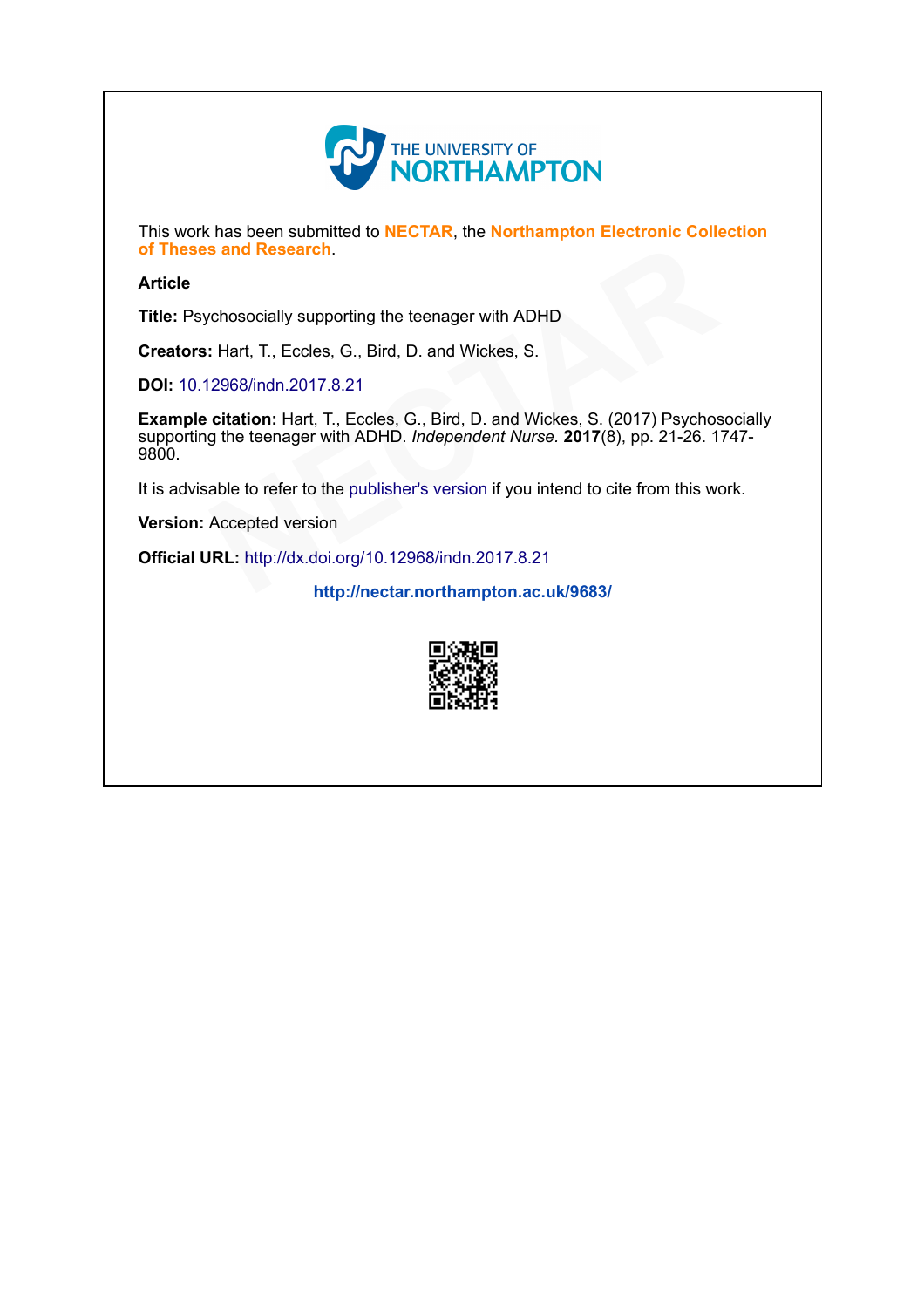- Dr Tania Hart. Senior Lecturer. The University of Northampton
- Gillian Eccles. Psychotherapist at CAMHS Coventry & Warwickshire Partnership Trust
- Dr David Bird. Senior Lecturer. Coventry University
- Sarah Wickes. Lecturer in Practice Development. The University of Northampton

# **Title: Psychosocially Supporting the Teenager with ADHD**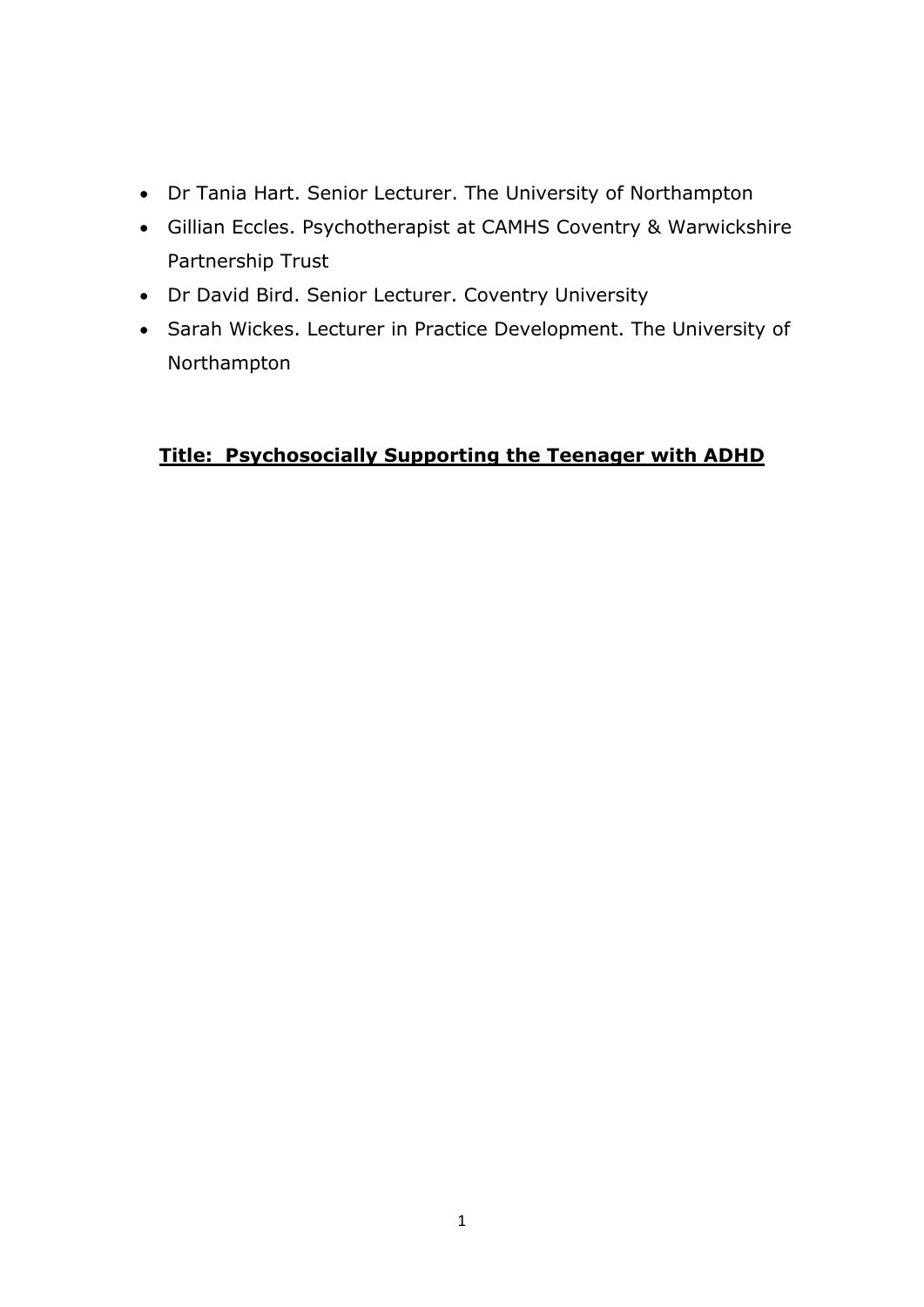## **Introduction**

Statistics suggest approximately 2–5% of young people are diagnosed with ADHD in Britain today (1). ADHD is widely accepted to be a neurological disorder which is characterised by three predominant behaviours; hyperactivity, inattentiveness and impulsivity (1). It is these behaviours that often make teenage children with ADHD more susceptible to developing co-occurring mental health difficulties like anxiety, depression and bipolar disorder (2). ADHD can also make young people more susceptible than their peers to adopt risk taking behaviours and develop anti-social behaviours (2).

Although the literature suggests the hyperactivity associated with ADHD diminishes in teenage years it is now more widely believed symptoms are still evident, but are more likely to manifest differently. For example excessive whole body movement hyperactivity more commonly exhibited in younger children with ADHD is more likely to manifest it's self in teenage years by continued fidgeting (3). It is, however, the delayed neurobiological developmental problems linked to the executive control functions of the brain; controlling memory, emotional regulation, the ability to analyse and synthesise, that can often begin to cause the maturing child more difficulty. This is because executive functioning are especially needed in the school environment, to goal set, problem solve, remember things, organise and direct one's self (4). All this, alongside the natural psychosocial changes of puberty can therefore make adolescence a particularly challenging time for a young person with ADHD.

The Primary Care Nurse is very well positioned to play an important role in supporting families living with ADHD. This is because despite the difficulties teenagers face with ADHD, the reality is, if they and their family receive the right bio-psychosocial support throughout their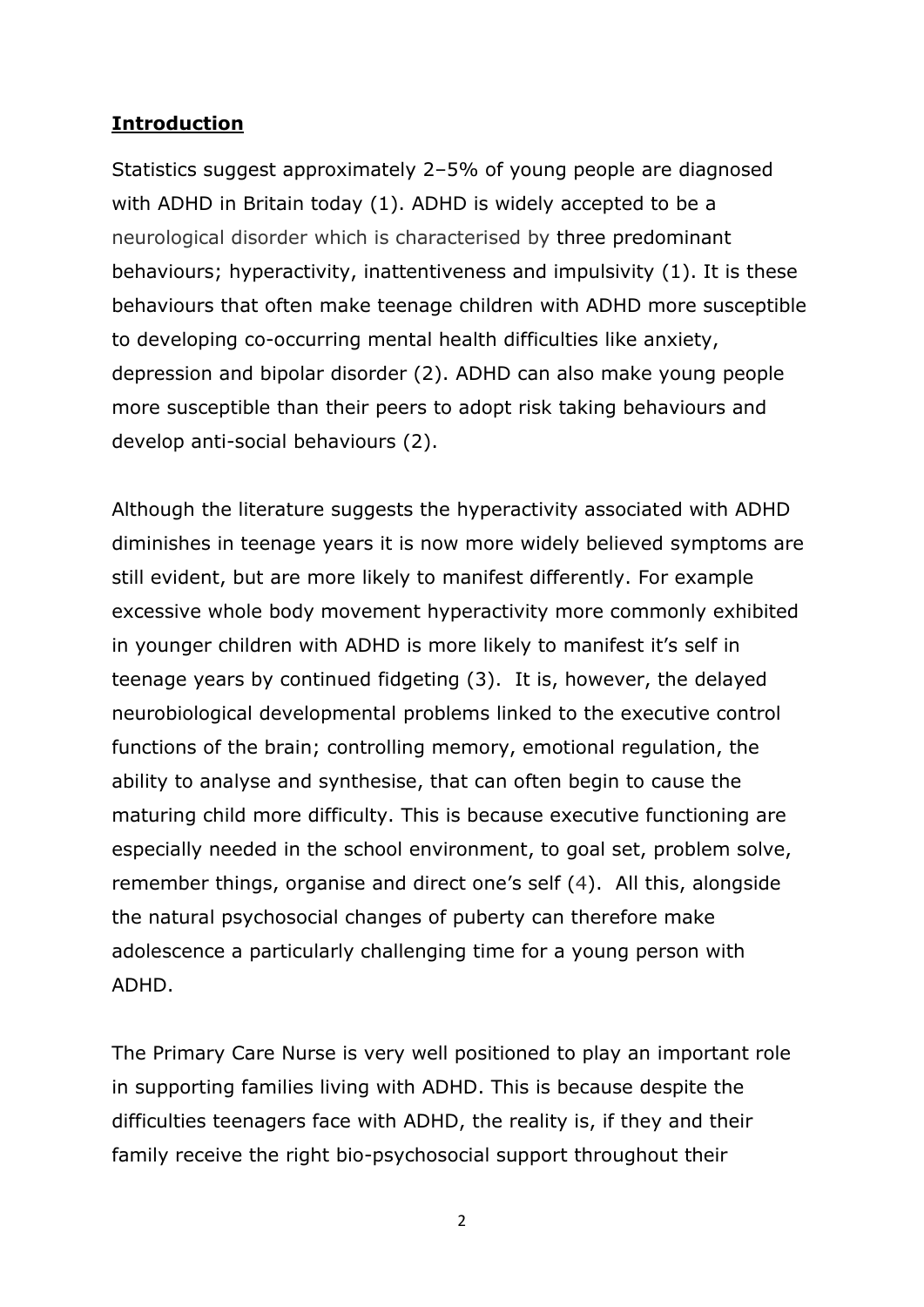childhood young people with ADHD will be better equipped to take on life's demands and the multiple challenges adulthood will bring. To ensure the young person receives all the necessary support they require the Primary Care Nurse will need to ensure the teenager's holistic needs are addressed. It is therefore important that the Nurse does not focus exclusively on young person's biological needs i.e. the monitoring of medication, physical health or development, but they also address the young person's psychosocial needs.

This paper will illustrate how the primary care nurse can support a teenager and their family psychosocially. How this help needs to differ from the support of a younger primary school child will also be highlighted. Three case examples, likely to be seen in primary care, are used to help describe the beneficial types of support young people with mild to moderate ADHD behaviours may receive. It is important to note although biological pharmacological interventions plays an important part in helping many young people with ADHD this article does not discuss this form of support.

## **Supporting the teenager at home**

### Case example 1:

Poppy is 13 years of age. She is having problems organising her daily routine and consequently has found meeting school work deadlines difficult. Her parents have a tendency to continually prompt her when she forgets things, or advise her about how to organise herself. Poppy finds their input annoying. This has led to family arguments causing lots of emotional volatility at home.

Ensuring home life feels stable and secure is very important for the young person with ADHD. Poppy's case does, however, illustrate how the ADHD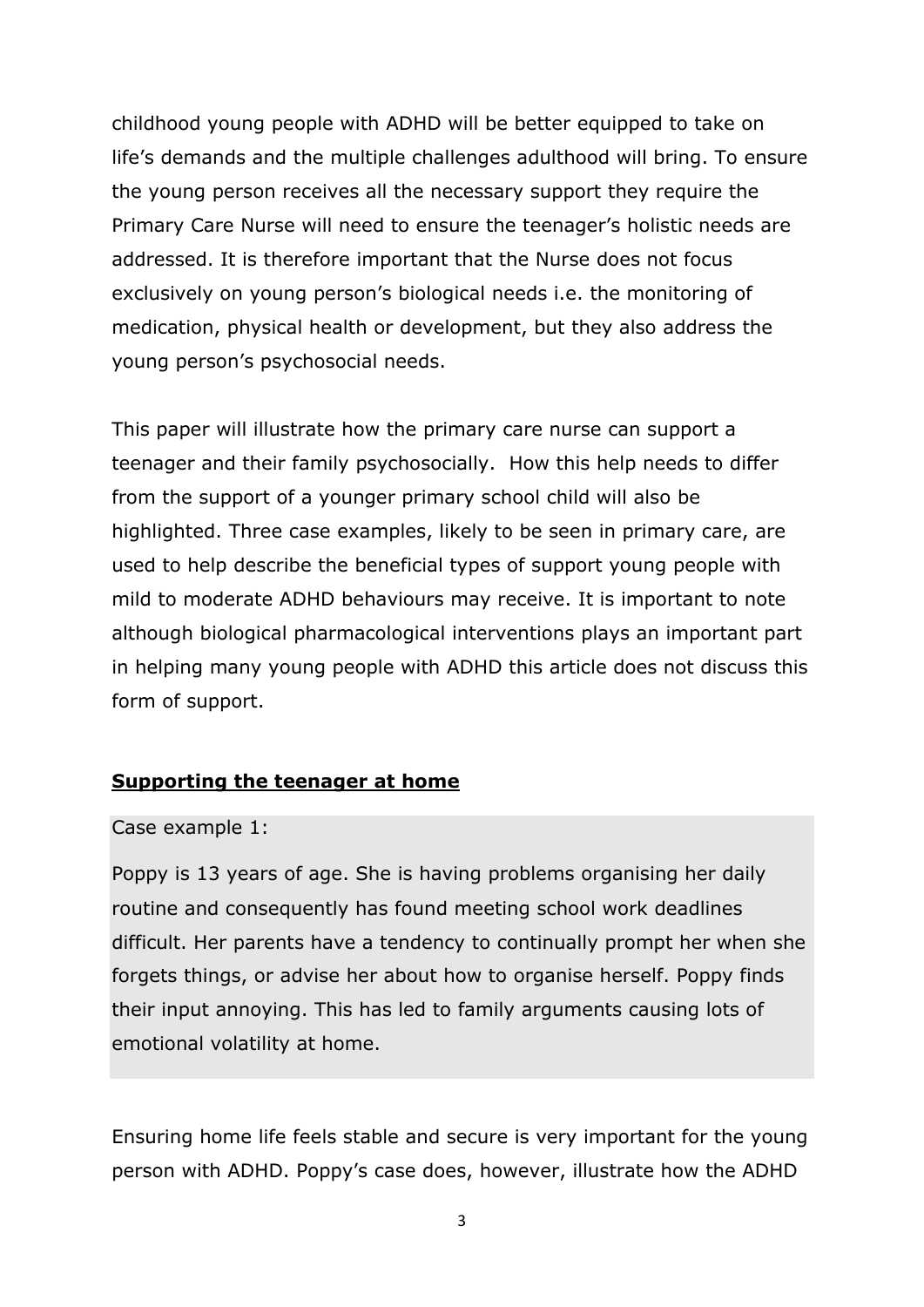symptoms along with regular adolescent issues can hamper home life, especially when high levels of emotion are evident. In such instances where family relationships are fracturing, the Primary Care Nurse may be well positioned to refer or signpost families to specialist parent training programmes. These programmes adopt coaching methods, underpinned by social learning theory, to teach parents how to nurture stronger healthier family relationships through enhancing parent child conversation. These conversations do not aim to target directly the ADHD specific behaviours, which is a trap Poppy's parents have fallen into by focussing solely on Poppy's forgetfulness and disorganisation, but encourage conversations that seek to ameliorate the ADHD symptoms by encouraging active positive parent child communication (5). Poppy's parents therefore will receive coaching in active listening skills, whereby they can practice and role model dialogues that convey positive praise and affirm, label and reflect Poppy's emotions. For example Poppy's mother may say "*Despite having to cope with all the worry about your school work you are keen to manage things on your own. We are proud of you… we just want you to know if you do need help we are here".* It is this type of empathic parent interaction which is more likely to decrease Poppy's anxiety, frustration and anger, but also over time increase her self-esteem and promote her emotional awareness, encouraging her to think how she may cope despite her difficulties. This type of interaction will also ensure her parents role model good relationships.

From time to time it will also be important for Poppy's parents to boundary behaviour. The Primary Care Nurse may need to support exasperated parents in adapting their behavioural approaches to suit the needs of a teenager. This is because "time out" or "star charts' used in the primary school years will not be as effective during the teen years. This is because the young person's difficulty in regulating emotions like frustration and anger can make it hard for parents to resolve problems calmly. This is why it is important to encourage parents to learn how to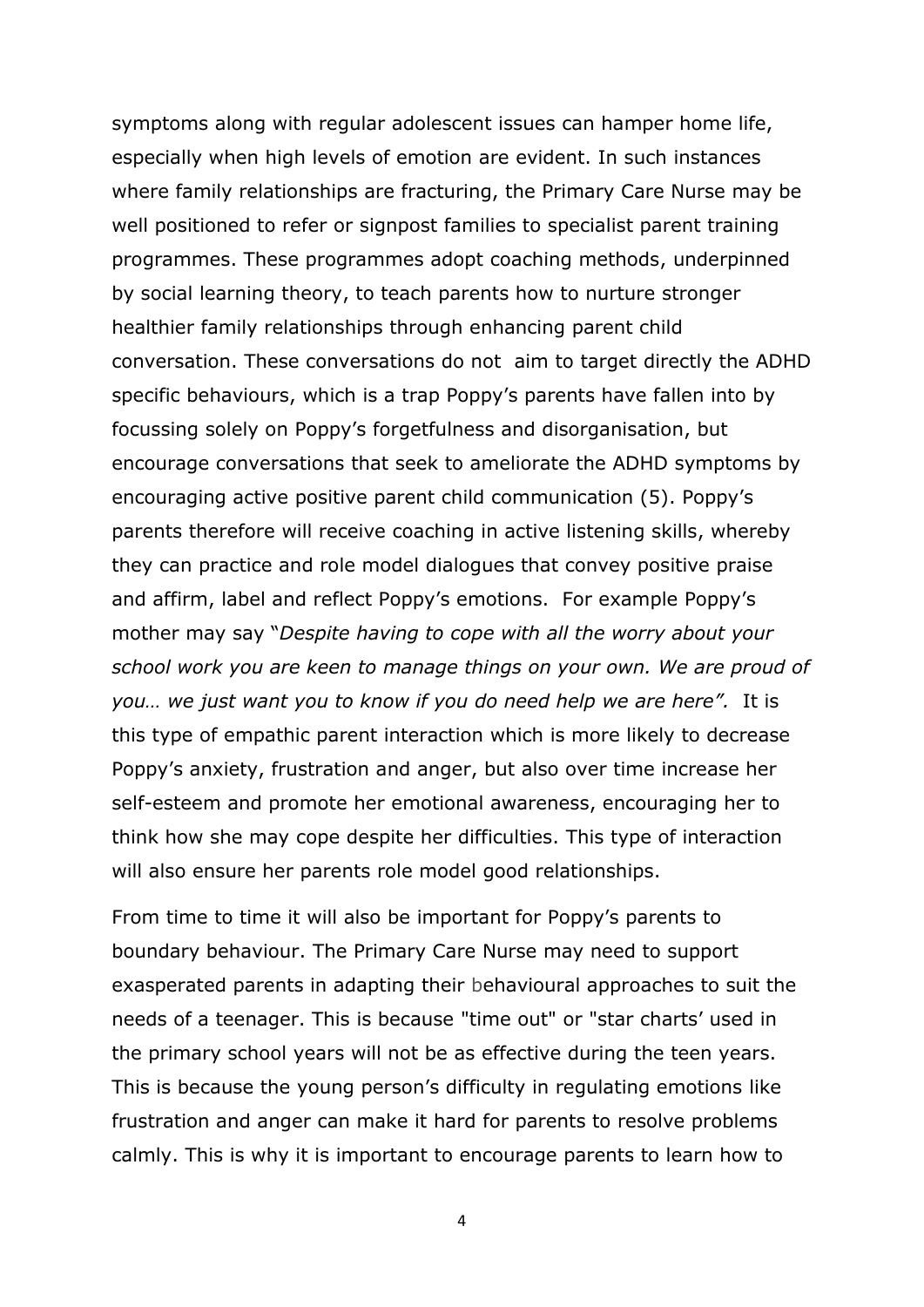better negotiate problems with their child. This involves the parent instilling rules and limits, but when setting limits parents should be encouraged to give the young person their say in how these rules maybe shaped prior to an incident happening. For example child parent conversations could be had about mobile phone or computer use. An agreement or contract should then be drawn up whereby parent and teenager are clear about what behaviour is not tolerated and the consequences of overstepping the boundaries.

## **Supporting the teenager at school**

#### Case example 2:

Ben is 15 years and is finding school difficult. His best friend has recently left the school. He is not finding it easy to make new friends especially as he often loses his temper. A consequence of this is that he is now being bullied. Ben's ADHD also makes him feel that he stands out from the crowd and this has caused him to feel alienated and anxious at school.

School is a major part of any teenager's life, however, when a young person has ADHD school life can be challenging. Some of these difficulties are highlighted in the above case example, for example, Ben because of his ADHD, is more likely than his peers to experience peer fall out and bullying, with statistics suggesting he is also more likely to be become a bully (6). The reasons for this are often linked to the ADHD which causes the young person to be more prone to failing to pick up on important social cues, or acting impulsively or intrusively. Consequently young people with ADHD often seem less mature or responsible than their peers. Adolescence is a time, however, when peers are an important part of the child's life and not feeling like you fit in at school can lead to unhappiness, anxiety or even depression.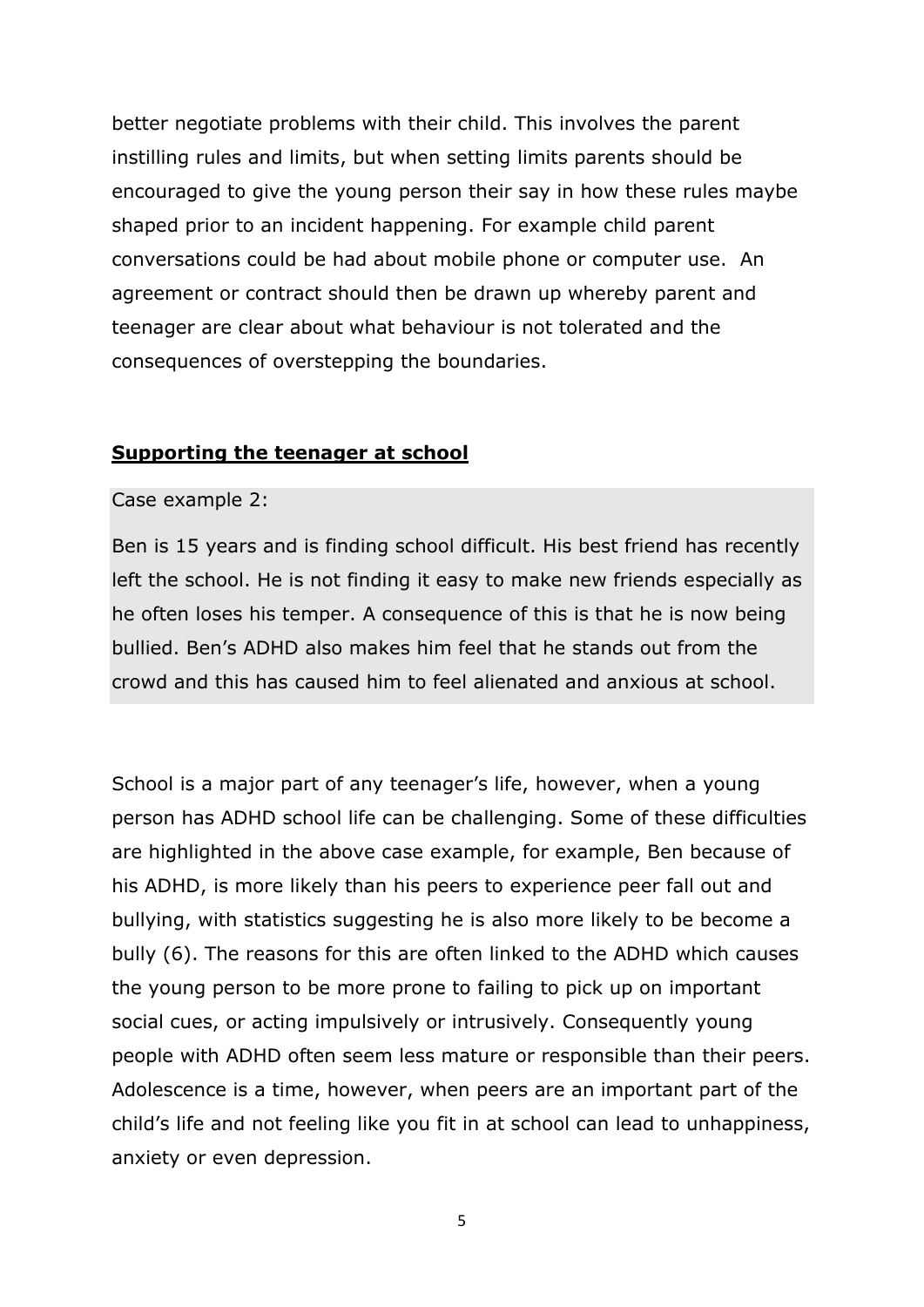An observant Primary care Nurse may spot the subtle signs of Ben distressed or Ben or his parents may choose to disclose their difficulties to a nurse who knows them well. It would then be important for the Primary Care Nurse to intervene as early as possible, as this would prevent Ben's emotional state deteriorating. In this instance it may be appropriate for the Nurse to help the family to strengthen their links with the school. Parents may be encouraged to make contact with the school to organise a meeting or the Primary Care Nurse may ask Ben and his family for permission to involve the school nurse. The school nurse could then convene a Common Assessment Framework (CAF) meeting. This formalised meeting with health care practitioners, school staff, parents and Ben may help to identify Ben's school needs and/or identify how others may meet them (7). This would be an important exercise because evidence does suggest children with emotional and behavioural issues fair better at school when they have the opportunity to talk over any issues or problems. Also parents who have the opportunity to relay important information about their child's problems ensures school staff receive important information enabling them to better tailor school support to the child's individual needs. Notably many secondary school teachers are unaware of mild to moderate ADHD behavioural problems or emotional difficulties like anxiety and depression because the school is not informed of the difficulties, plus these problems are less visibly obvious to teachers and therefore unlikely to be detected by school staff (8).

Once the school is aware of Ben's difficulties he can, however, be supported in a number of different ways. For instance school peer mentor schemes have proven to be very successful with children like Ben who are experiencing emotional and bullying problems at school. These are schemes which buddy pupils up so they can help each other learn and develop emotionally, socially or academically (9). Also because Ben, like many teenagers with ADHD, has emotional regulation difficulties, with frequent angry outbursts, it is likely he will also need a combination of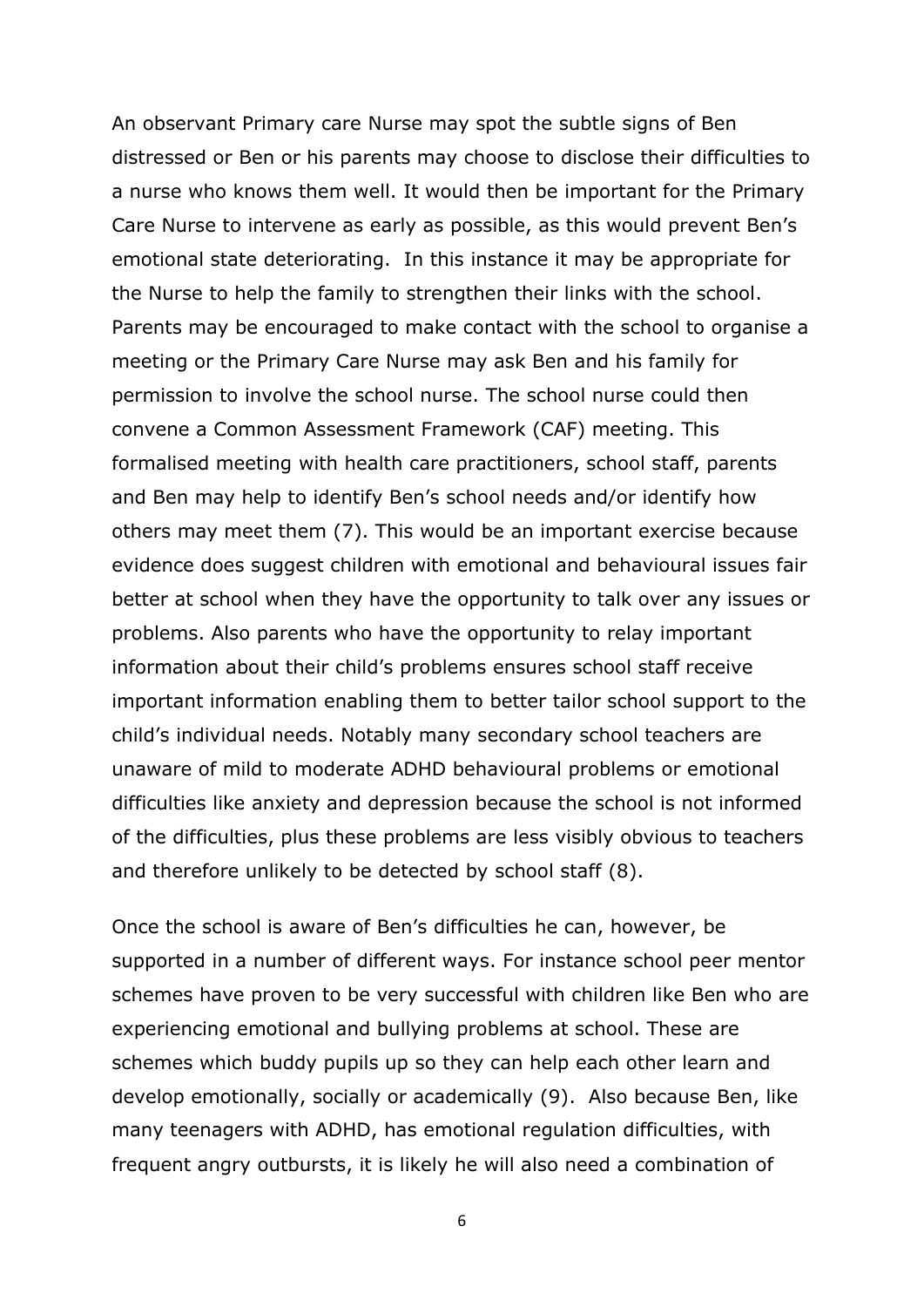school, classroom and individual methods to improve his classroom attention and disruptive behaviour (9). Didactic methods using fearinducing tactics will not reduce pre-existing ADHD behaviours in the classroom (9). A teachers classroom discipline methods should instead place a heavy emphasis on allowing the young person the time and space to rectify their behaviour. This can be done by introducing them to specially designed self-monitoring tools, one example being the good 'Good Behaviour Game' (10), which encourages the young person to selfregulate their behaviour by catching, checking and changing their behaviour. There are also a handful of targeted specialist school programmes; termed as SAFE programmes; standing for, **s**equenced, **a**ctive, **f**ocused and **e**xplicit (SAFE) (11), which have been developed to help promote the resilience and emotional competence of children with ADHD. These programmes have placed an emphasis on social skills training, via role play and simulated problem-solving techniques, enabling pupils to develop their cognitive and behavioural skills in a nurturing classroom environment. This type of activity can promote cognitive, emotional and social skills and can improve attitudes towards school and learning, consequently impacting favourably on school attainment (12).

### **Supporting the young person in becoming independent**

#### Case example 3:

Lee is 18 years of age and is reluctant to consider his future career options. When the subject is breached at home he gets very annoyed and prefers not to talk about it. Furthermore his parents worry about his impulsivity and his inability to keep himself safe especially as he is now driving and likes to go to nightclubs and casinos with his friends.

The literature recognises that due to the neurodevelopmental delay, young people with ADHD take longer to mature physiologically, emotionally and behaviourally (13). It is important for the Primary Care Nurse to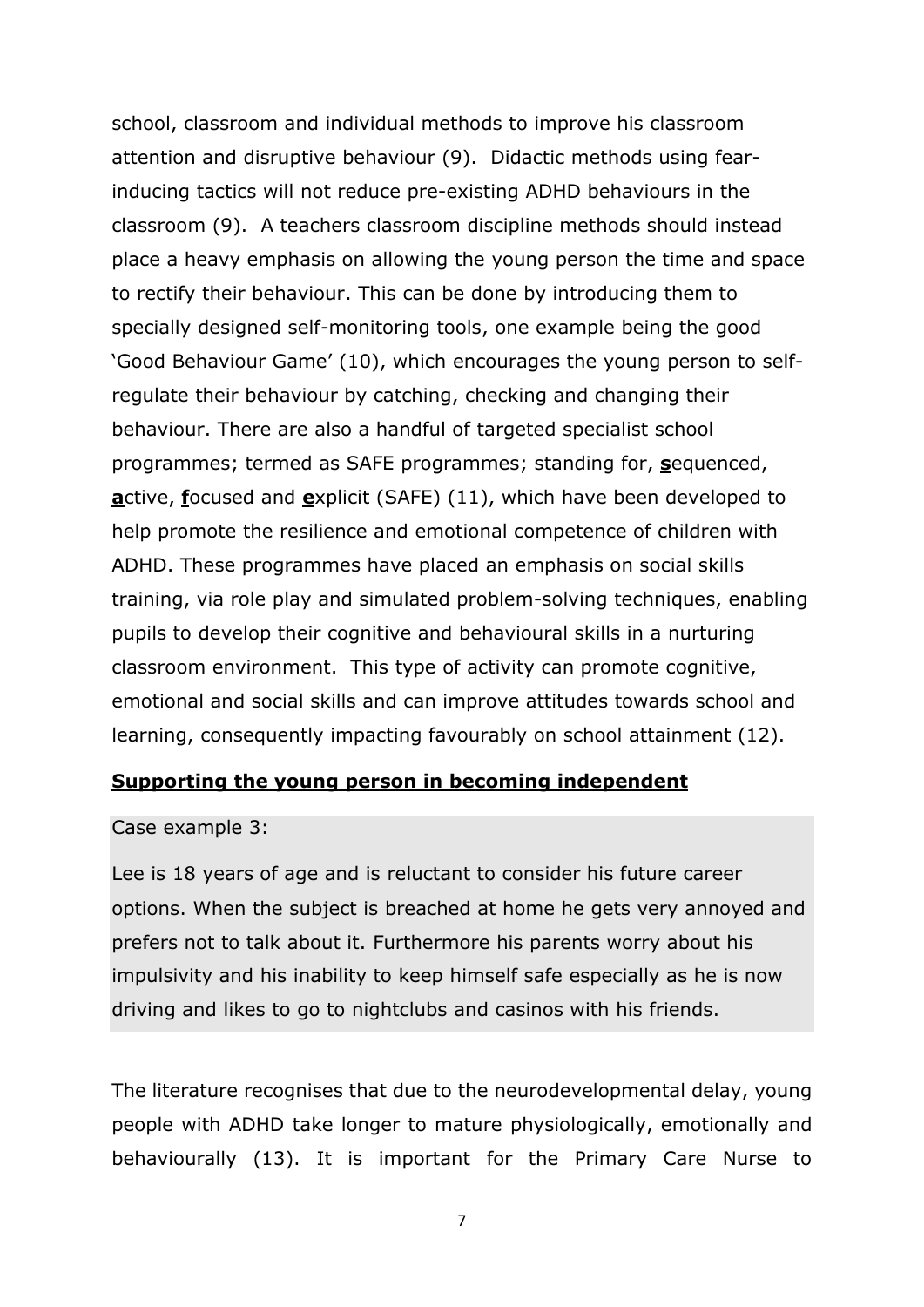acknowledge that this can place an extended emotional burden upon the parents of children with ADHD, as they often have a sense of extended responsibility which can inadvertently cause discord between them and their grown up child who is naturally seeking independence. The Primary Care Nurse may pick up on the source of contention for Lee and his parents that being the key issue securing his independence; employment. In this instance, the Primary Care Nurse may act as a neutral, supportive third party, who can introduce Lee to the helpfulness of receiving vocational advice from a career advisor. This will allow Lee to discuss and identify his own career goals free from parental pressure. The Primary Care Nurse and career advisors support will also ensure his parents feel better supported in helping Lee make the critical transition from school into work.

Lee's case depicts that socially he is not doing anything differently to other young people of his age. His parents do, however, have a right to worry, because research suggests young people with ADHD, due to the impulsivity, are more vulnerable to risk taking behaviour, thrill seeking or making immature judgements. Consequently research suggest they are more likely to develop substance misuse problems (2), gambling habits (14) or be at increased risk of having a car collision or getting in trouble with the law (2). Research also indicates that antisocial behaviours like addictions and conduct problems can trap a young person into a vicious cycle of social exclusion and this can make a young person more vulnerable to depression and suicide (15). All of this places a significant emotional and economic burden on families and society in general. It is therefore agreed by experts in the field the best way to prevent problems like this in later years is to identify ADHD difficulties at an early age. This is because in early years it is easier to exert and endorse good behaviours. As the child matures a good piece of advice the primary care nurse can give to the parents is to encourage them to talk about anticipated problems. This ensures strategies can be identified calmly and constructively before the problem happens. For example anticipate what would happen if Lee comes home intoxicated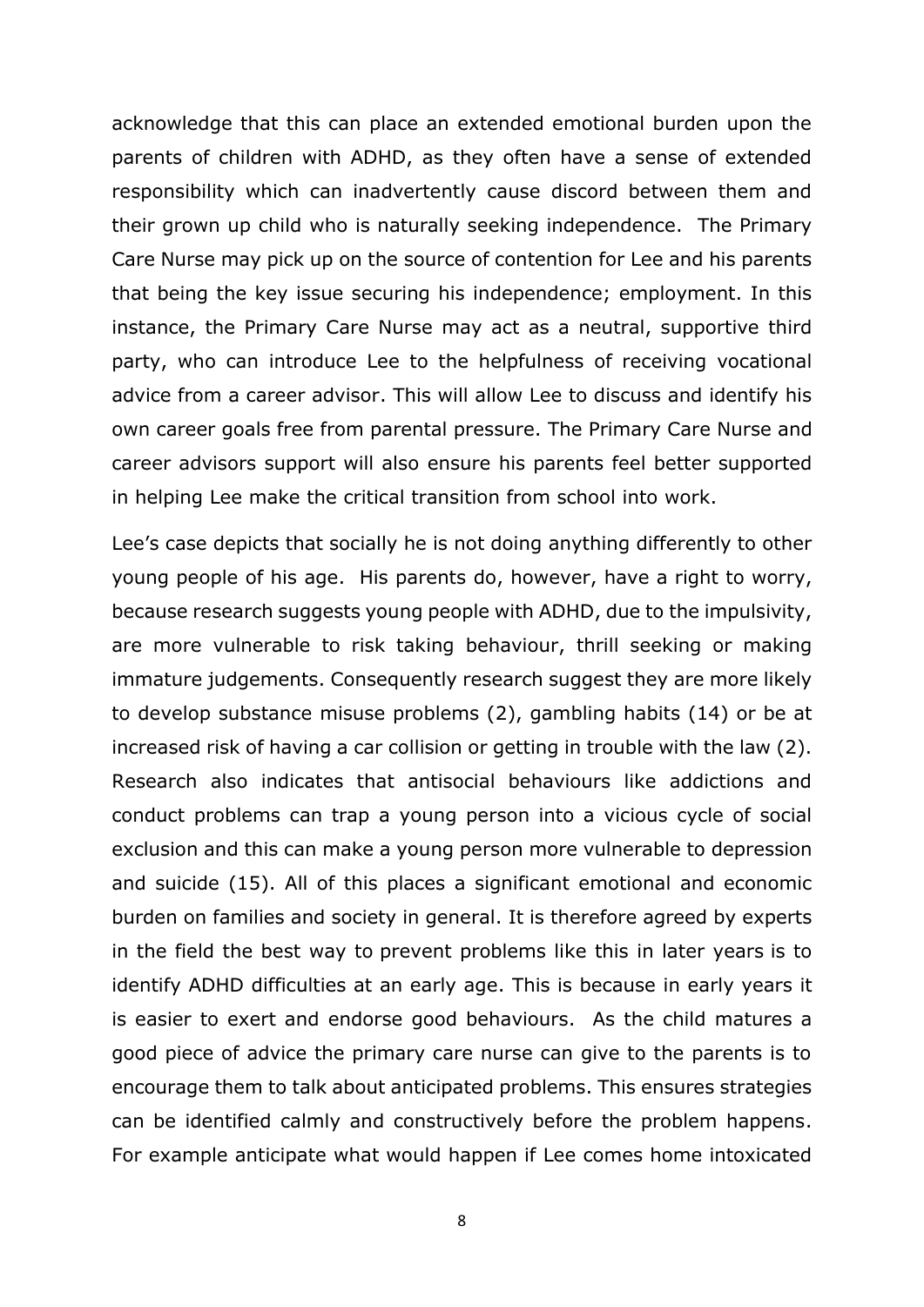or gets a speeding fine? What will further safeguard Lee against danger in late adolescence is his parents and indeed his schools ploughing energy, when Lee is a young child, into nurturing his community connections, via for example youth group, sports, music clubs. This is because this type of positive community connection, nurtured in early years, is more likely to continue in later adolescence, therefore acting as a protective factor, promoting resilience and safeguarding mental health.

# **In Summary**

*For a teenager with ADHD to flourish, they often require differing forms of bio-psychosocial support. It must, however, be acknowledged that as the child matures it is important to tailor support to the young person's individual needs. An integral part of enabling this to happen is to ensure the young person has the opportunity to voice how they themselves perceive their ADHD symptoms can be best managed. This will promote the teenagers need for independence and autonomy, but also ensure the adults supporting them are better equipped to help.* 

## **Key Points:**

- The Primary Care Nurse must be aware of the many biopsychosocial challenges that children with ADHD and their parents face. This will enable them to more proactively address the child's and their parent's holistic needs.
- The Primary Care Nurse must be aware that when emotional distress is identified they must intervene and act early. This is because early intervention will prevent more complex difficulty. Also simplistic evidence based support like advice giving will be at its most beneficial when problems are not complex.
- The Primary Care Nurse must be aware of the importance of supporting the child's school and community connections, because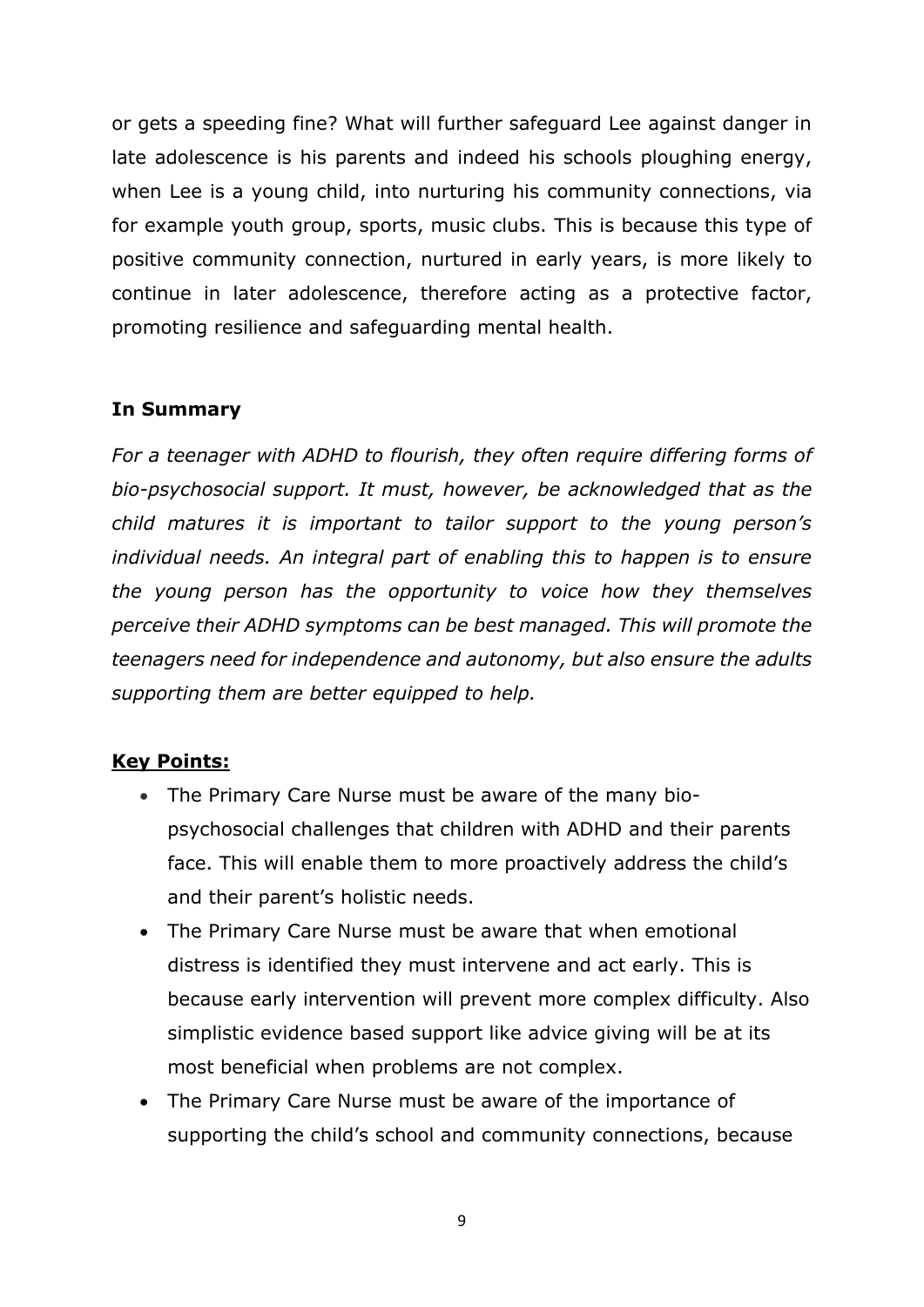these are key to promoting the young person's independence and resilience.

 The Primary Care Nurse must know their own limitations and when the need arises signpost or refer the teenage child with ADHD or their family onto further psychological or social supports.

# **References**

- 1. NHS choices (2016) Attention deficit hyperactivity disorder (ADHD) Available at: http://www.nhs.uk/conditions/attention-deficithyperactivity-disorder/pages/introduction.aspx
- 2. Masi L and Gignac G (2015) ADHD and Comorbid Disorders in Childhood Psychiatric Problems, Medical Problems, Learning Disorders and Developmental Coordination Disorder. Clinical Psychiatry. 1(5). Available at: [http://clinical-psychiatry.imedpub.com/adhd-and](http://clinical-psychiatry.imedpub.com/adhd-and-comorbid-disorders-inchildhoodpsychiatric-problems-medicalproblems-learning-disordersand-developmental-coordinationdisorder.pdf)[comorbid-disorders-inchildhoodpsychiatric-problems-medicalproblems](http://clinical-psychiatry.imedpub.com/adhd-and-comorbid-disorders-inchildhoodpsychiatric-problems-medicalproblems-learning-disordersand-developmental-coordinationdisorder.pdf)[learning-disordersand-developmental-coordinationdisorder.pdf](http://clinical-psychiatry.imedpub.com/adhd-and-comorbid-disorders-inchildhoodpsychiatric-problems-medicalproblems-learning-disordersand-developmental-coordinationdisorder.pdf)
- 3. NICE (2009) Attention deficit hyperactivity. The NICE guideline on diagnosis and management of ADHD in children, young people and adults. National Clinical Practice guideline no. 72. Available at: <http://www.nice.org.uk/nicemedia/live/12061/42060/42060.pdf>
- *4.* Roman-Urrestarazu A, Lindholm P, Moilanen I (2016). Brain structural deficits and working memory fMRI dysfunction in young adults who were diagnosed with ADHD in adolescence. European Child and Adolescent Psychiatry*.* Volume 25, [Issue](https://link.springer.com/journal/787/25/5/page/1) 5, pp 529–538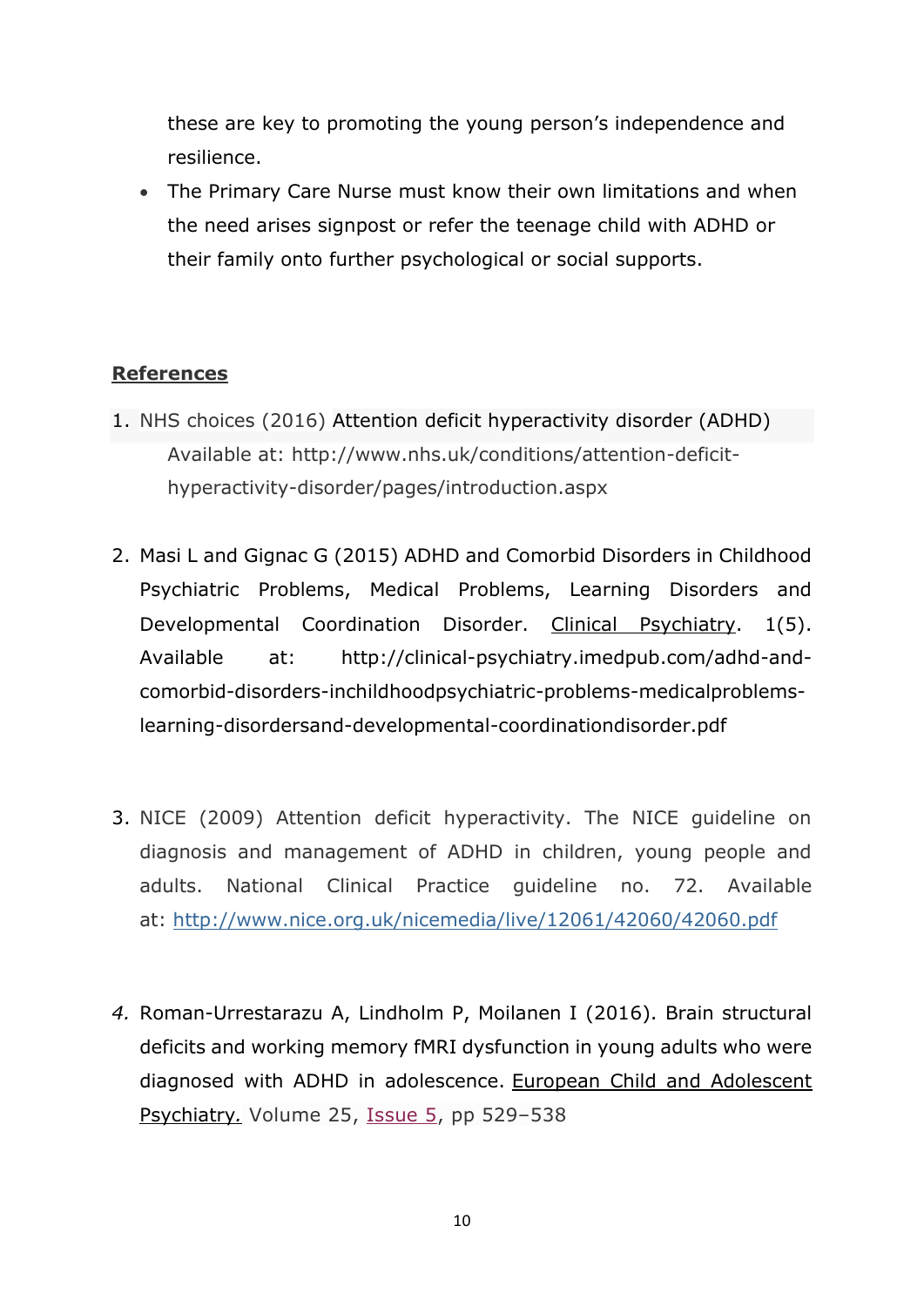- 5. Young S, Myanthi Amarasinghe, J. (2010) Practitioner Review: Nonpharmacological treatments for ADHD: A lifespan approach. Journal of Child Psychology and Psychiatry. 51(2):116–133.
- 6. Twyman, K. A., et al, (2010). Bullying and ostracism experiences in children with special health care needs. Journal of Developmental Behavioural Paediatrics, 31, 1-8.
- 7. Mentoring and Befriending Association (2010) Peer Mentoring in Schools A review of the evidence base of the benefits of peer mentoring in schools including findings from the MBF Outcomes Measurement Programme. Available at: [http://www.mandbf.org/wp](http://www.mandbf.org/wp-content/uploads/2011/03/Peer_Mentoring_in_Schools1.pdf)[content/uploads/2011/03/Peer\\_Mentoring\\_in\\_Schools1.pdf](http://www.mandbf.org/wp-content/uploads/2011/03/Peer_Mentoring_in_Schools1.pdf)
- 8. Children's Development Workforce Council (2009). Early identification, assessment of needs and intervention A guide for practitioners. Available at: http://webarchive.nationalarchives.gov.uk/20130401151715/https://w ww.education.gov.uk/publications/eorderingdownload/caf-practitionerguide.pdf
- 9. DuPaul, G. J. and Stoner, G. (2014) ADHD in the school (3rd Ed). New York. Guilford Press.
- 10. Cooper, P. and Jacob, B. (2011) Evidence of Best Practice Models and Outcomes In The Education of Children With Emotional Disturbances /Behavioural Difficulties: An International Review. National Council for Special Education Research Report No 7.